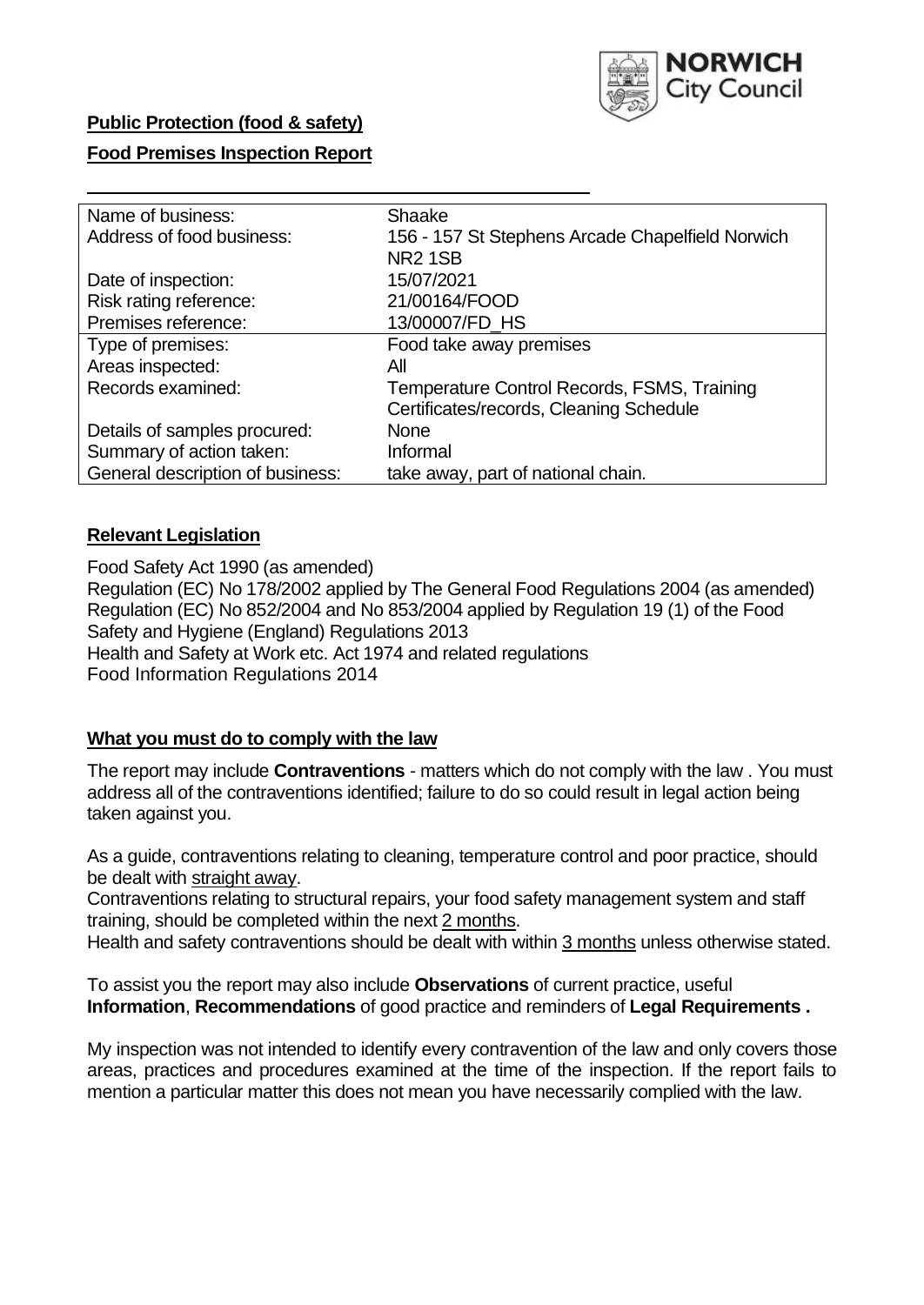# **FOOD SAFETY**

### **How we calculate your Food Hygiene Rating:**

 The food safety section has been divided into the three areas which you are scored against for the hygiene rating: 1. food hygiene and safety procedures, 2. structural requirements and 3. confidence in management/control procedures. Each section begins with a summary of what was observed and the score you have been given. Details of how these scores combine to produce your overall food hygiene rating are shown in the table.

| <b>Compliance Area</b>                     |          |    |           | <b>You Score</b> |                |    |           |    |          |  |  |
|--------------------------------------------|----------|----|-----------|------------------|----------------|----|-----------|----|----------|--|--|
| Food Hygiene and Safety                    |          |    |           | $\Omega$         | 5              | 10 | 15        | 20 | 25       |  |  |
| <b>Structure and Cleaning</b>              |          |    | $\Omega$  | 5.               | 10             | 15 | 20        | 25 |          |  |  |
| Confidence in management & control systems |          |    | $\Omega$  | 5                | 10             | 15 | 20        | 30 |          |  |  |
|                                            |          |    |           |                  |                |    |           |    |          |  |  |
| <b>Your Total score</b>                    | $0 - 15$ | 20 | $25 - 30$ |                  | $35 - 40$      |    | $45 - 50$ |    | > 50     |  |  |
| <b>Your Worst score</b>                    | 5.       | 10 | 10        |                  | 15             |    | 20        |    |          |  |  |
|                                            |          |    |           |                  |                |    |           |    |          |  |  |
| <b>Your Rating is</b>                      | 5        |    |           | 3                | $\overline{2}$ |    |           |    | $\Omega$ |  |  |

Your Food Hygiene Rating is 4 - a good standard



# **1. Food Hygiene and Safety**

 with legal requirements. You have safe food handling practices and procedures and all the Food hygiene standards are high. You demonstrated a very good standard of compliance necessary control measures to prevent cross-contamination are in place. Some minor contraventions require your attention. **(Score 5)** 

#### Hand-washing

**Contravention** The following indicated that hand-washing was not suitably managed:

• equipment was seen draining in the very large dedicated wash hand basin

## **2. Structure and Cleaning**

 satisfactory standard but there are some repairs and/or improvements which are required The structure facilities and standard of cleaning and maintenance are of a generally in order for you to comply with the law. Pest control and waste disposal provisions are adequate. The contraventions require your attention; although not critical to food safety they may become so if not addressed. **(Score 10)** 

#### Cleaning of Structure